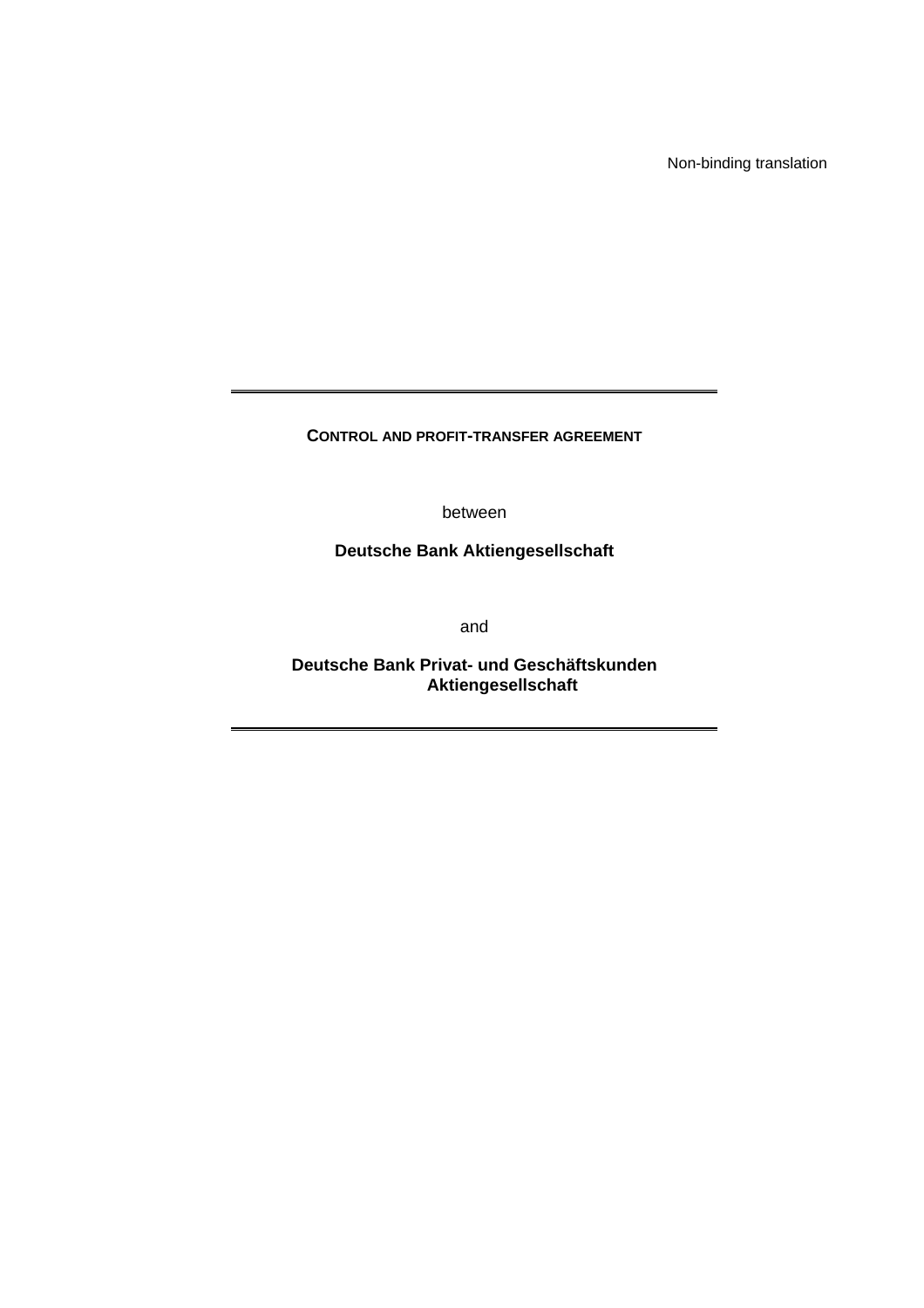# **CONTROL AND PROFIT-TRANSFER AGREEMENT**

#### **between**

1. Deutsche Bank Aktiengesellschaft with its headquarters in Frankfurt am Main, entered in the Commercial Register of the District Court of Frankfurt am Main with the number HRB 30 000,

(referred to hereinafter as the **"Parent Company"**)

## **and**

2. Deutsche Bank Privat- und Geschäftskunden Aktiengesellschaft with its headquarters in Frankfurt am Main, entered in the Commercial Register of the District Court of Frankfurt am Main with the number HRB 47141,

(referred to hereinafter as the **"Subsidiary Company"**)

# **Preamble**

A control and profit-transfer agreement has been in place between the Parent Company and the Subsidiary Company (formerly operating as Projekt 24 Beteiligungs-Aktiengesellschaft) since March 21, 1995, the existence of which was entered in the Commercial Register for the Subsidiary Company on July 12, 1995. This agreement is hereby amended and completely rewritten as follows:

## **§ 1 MANAGEMENT OF THE TAX ENTITY**

1.1 The direction of the Subsidiary Company shall be submitted to the Parent Company. The Parent Company shall accordingly be entitled to issue instructions to the Directors of the Subsidiary Company as regards management of the company. The Subsidiary Company undertakes to follow instructions issued by the Parent Company. Management and representation of the Subsidiary Company shall continue to be the responsibility of the Directors of this company. The Parent Company shall take note of the existing sole responsibility of the Directors of the Subsidiary Company, in accordance with the German Banking Act, when issuing instructions. The Parent Company shall not issue any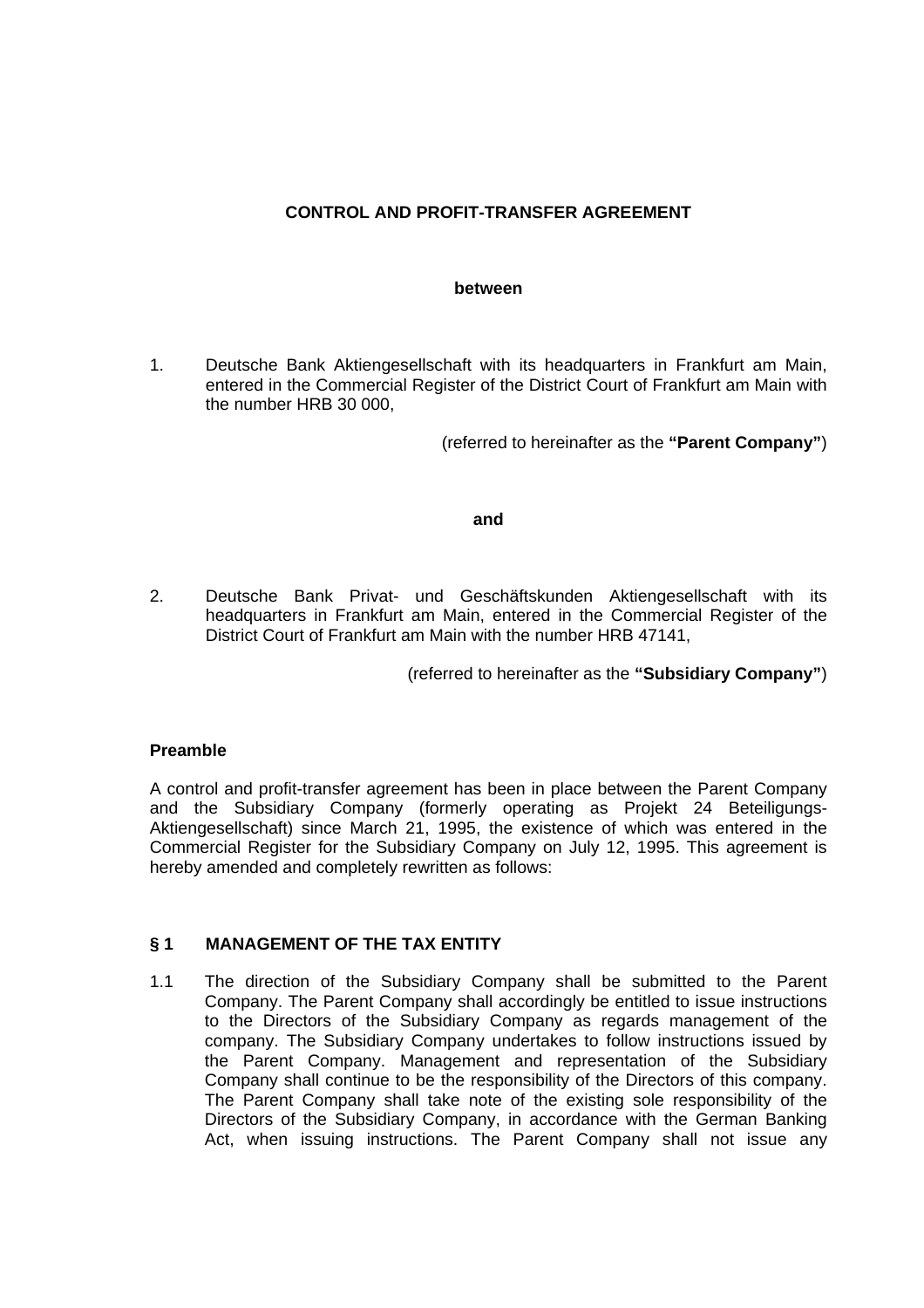instructions, the execution of which may result in the Subsidiary Company or the latter's bodies infringing the duties imposed on it/them by the German Banking Act.

- 1.2 The Subsidiary Company shall be obliged to treat all information and data relating to its customers as strictly confidential. The Parent Company shall not issue any instructions to the Subsidiary Company, which may result in this confidentiality obligation being breached.
- 1.3 The Parent Company shall not issue instructions to the Directors of the Subsidiary Company to amend, maintain or terminate this agreement.

## **§ 2 PROFIT TRANSFER**

 The Subsidiary Company undertakes to pay all of its profits to the Parent Company for the term of this agreement. The scope of profit transfer shall be governed, in addition to and with precedence over § 4 of this agreement, by § 301 of the German Stock Corporation Act in its from time to time applicable version.

## **§ 3 ABSORPTION OF LOSSES**

 For the duration of the agreement, the Parent Company shall be obliged to absorb the Subsidiary Company's losses in accordance with all the provisions of § 302 of the German Stock Corporation Act in its from time to time applicable version.

## **§ 4 ESTABLISHMENT AND LIQUIDATION OF RESERVES**

- 4.1 The Subsidiary Company may, with the agreement of the Parent Company, place amounts from annual net profit into revenue reserves (§ 272 Para. 3 of German Commercial Code) with the exception of legal reserves, provided this is permitted by commercial law and is economically justified on the basis of a reasonable commercial assessment. Other revenue reserves as defined in § 272 Para. 3 of German Commercial Code established during the term of this agreement on the request of the Parent Company must be liquidated and used to reconcile an annual loss or be transferred as profit.
- 4.2 The transfer of amounts from the liquidation of capital reserves or from revenue reserves and profit carried forward before this agreement comes into force shall be prohibited.

## **§ 5 COMING INTO EFFECT, TERM AND TERMINATION**

- 5.1 In order to come into effect, this agreement requires the approval of the Parent Company's and the Subsidiary Company's general meetings.
- 5.2 The agreement came into effect with its entry in the Subsidiary Company's Commercial Register on July 12, 1995 –– and has applied retroactively since January 1, 1995 as regards the appropriation of profits. The present amended version shall come into effect with its entry in the Subsidiary Company's